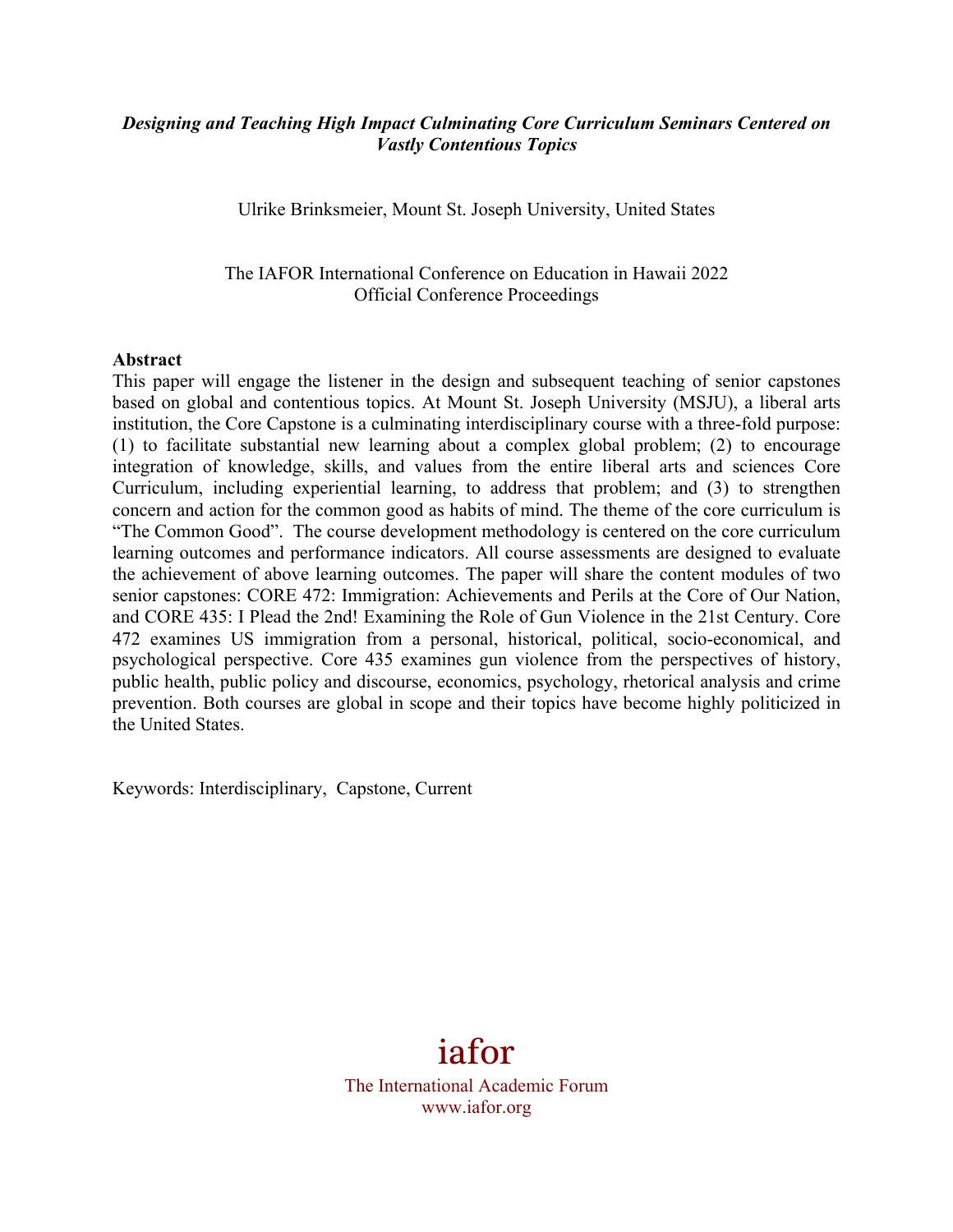## **Introduction**

In 2012 Mount St. Joseph University revised its Liberal Arts Core Curriculum with a permeating theme: The *Common Good,* first established in the freshmen seminar *Common Ground,* then thread through a multitude of different core curriculum classes, culminating in a core capstone.

At Mount St. Joseph University (MSJU) the *Core Capstone is a culminating interdisciplinary course with a three-fold purpose: (1) to facilitate substantial new learning about a complex global problem; (2) to encourage integration of knowledge, skills, and values from the entire liberal arts and sciences Core Curriculum, including experiential learning, to address that problem; and (3) to strengthen concern and action for the common good as habits of mind.* (Mount St. Joseph University 2021 Catalogue)

As a first generation immigrant to this country this writer is very familiar with the long, difficult process of obtaining permanent residence status and later US citizenship. Having lived through the lengthy process raised the interest in US immigration policy study from its beginnings to the current, and led to the development of:

## **Core 472: Immigration: Achievements and Perils at the Core of Our Nation**

Since this course is taught in the accelerated format, students are required to complete a preassignment, ready to be presented during the first class period.

They have to choose a person who immigrated to the United States, research his/ her life and discuss his/her contribution to society. This could include their own family background or that of another important person in their life

The intent of the pre-assignment is to focus on the positive effects of immigration, in other words to set a tone of positivity from the very start. No matter where students go to receive their news, news on immigration in today's world undoubtable will have negative inundations.

Mount St. Joseph University is located in Cincinnati, OH, one of the largest German settlements in the United States and many of the attending students come from the Greater Cincinnati area. The German influence on Cincinnati culture is undeniable to this day. Thus it was feasible to begin the first module of the course by exploring German immigration to Cincinnati and study the contributions of German immigrants to the culture and Common Good.

Students learned about the three waves of German settlement and the reasons behind it. German settlers imported their love for clubs and societies; Cultural institutions such as the May Festival, the oldest choral festival in the US and he Cincinnati Symphony Orchestra were founded by German immigrants. At the same time, German settlers in Cincinnati formed the first trade unions in the nation. Trade unions worked for social justice such as the eight hour work day, public transportation, public education, etc.

German language instruction became part of the public school curriculum in Cincinnati. German Americans published two daily newspapers in the German language. Students were surprised to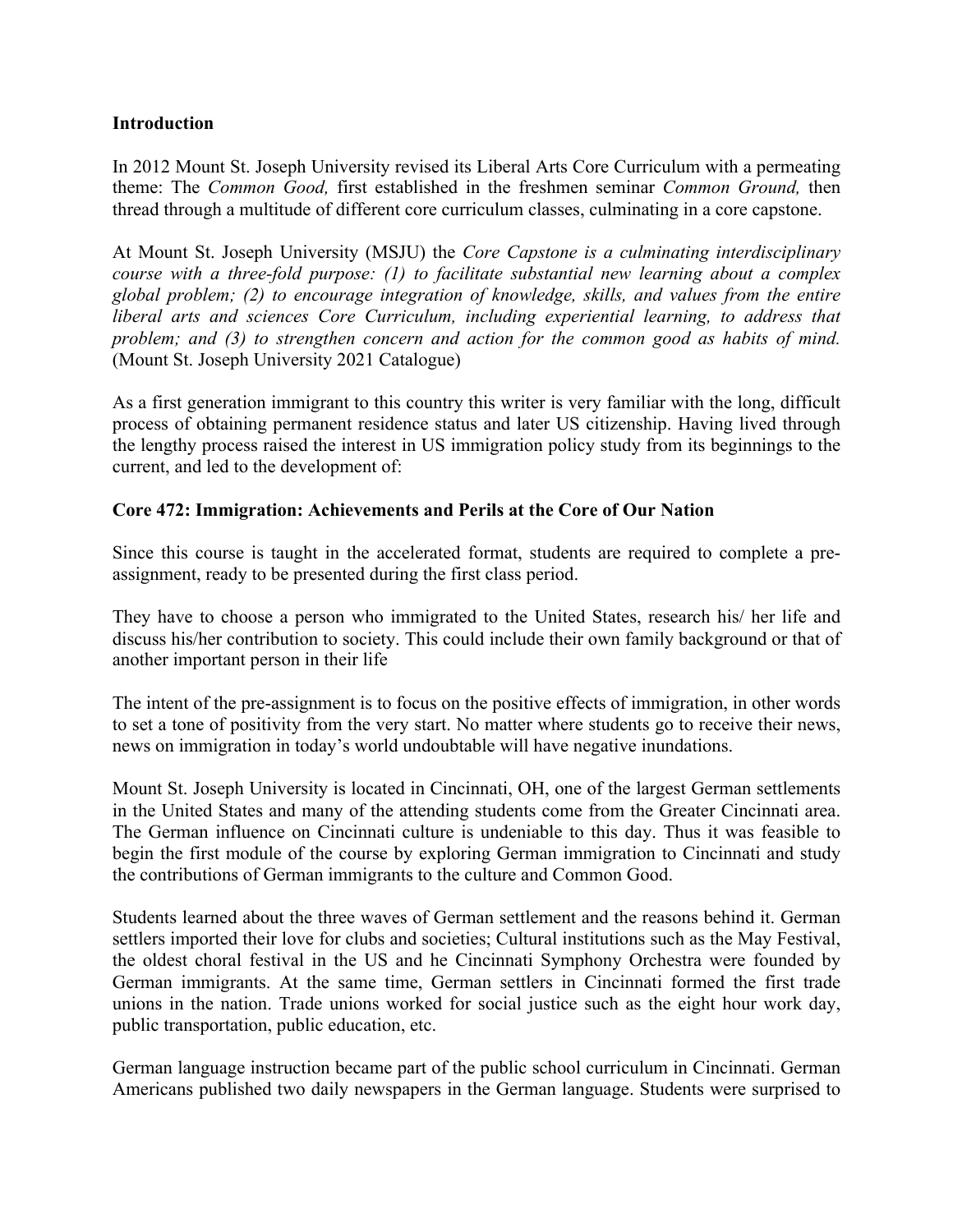learn that one could live in Cincinnati without ever having to speak English. German architecture is clearly identifiable among many public buildings, tenant homes, former beer gardens, and churches in the greater Cincinnati area. One cannot deny the tremendous influence German settlers have had on Cincinnati.

The topic of the second module is the treatment of immigrants in time of fear. Students studied what happened to German immigrants during and after World War I; the internment of Japanese-Americans after the attack on Pearl Harbor during World War II; the treatment of immigrants after 9/11 and beyond..

When WW I broke out in 1914, Cincinnati's German immigrants were deeply involved with local politics, namely the Prohibition. Cincinnati had more breweries, beer gardens, and pubs than any other city in the nation, and most were run by and employed German immigrants. In July 1915 Judge John Schwaab made the following statement: "the drink question is forced upon us by the same Hypocritical Puritans as over there are endeavoring to exterminate the German nation." (Tolzmann, p. 110.) This statement makes abundantly clear the deep cultural and political divide that existed between Anglican Americans and German Americans in Cincinnati at the beginning of the war. Students learned that German-Americans were politically active and outspoken; they did not support the democratic President Woodrow Wilson. This would lead to severe consequences after the United States entered WW I. Nativism dominated the political landscape in Cincinnati. Preachers expressed their point of view from the pulpit: "there are not enough telegraph posts in Cincinnati to hang all the Herman Huns that should be hanged." "I would rather kiss a pig than shake hands with a Hun." (Tolzmann, p.135) Students were surprised by this language, but were drawing connections to 9/11 and beyond. German language instruction was prohibited and on April 9th, 1918, Cincinnati City Council passed an ordinance to anglicize family, business, and street names. After the war German-Americans left Over the Rhine, settled in west side suburbs, and purposely did not pass the German language on to the next generation.

To understand what happened to Japanese Americans after the attack on Pearl Harbor, students read Julie Otsuka's *When the Emperor Was Devine.* In this short novel Otsuka expertly describes the physical and emotional experiences of an interned Japanese American family from the perspectives of the parents, the daughter, and the son. It begins with the mother's reading of the evacuation notice, her stoic acceptance of what needs to be done, her killing the family pets, and preparing the children for the trip ahead. It ends with the family's reunification after three years of internment, the father a broken man, not able to leave the house, the mother forced to clean other people's homes and washing laundry, because there were no opportunities for Japanese women, and the children wishing they were Chinese and once again accepted by their former school friends.

Additionally, students watched the PBS documentary *Time of Fear,* which includes original TV footage from 1942 and beyond. It provides rare commentary from interned Japanese Americans, who were children at the time. Now adults, their memory of the emotional impact of internment and the changes it brought to family life, are as vivid as if it had happened yesterday. Students are introduced to the Japanese concept of acceptance *Shikata ga nai,* it cannot be helped, and have an opportunity to see how Japanese Americans tried to achieve the best outcome from an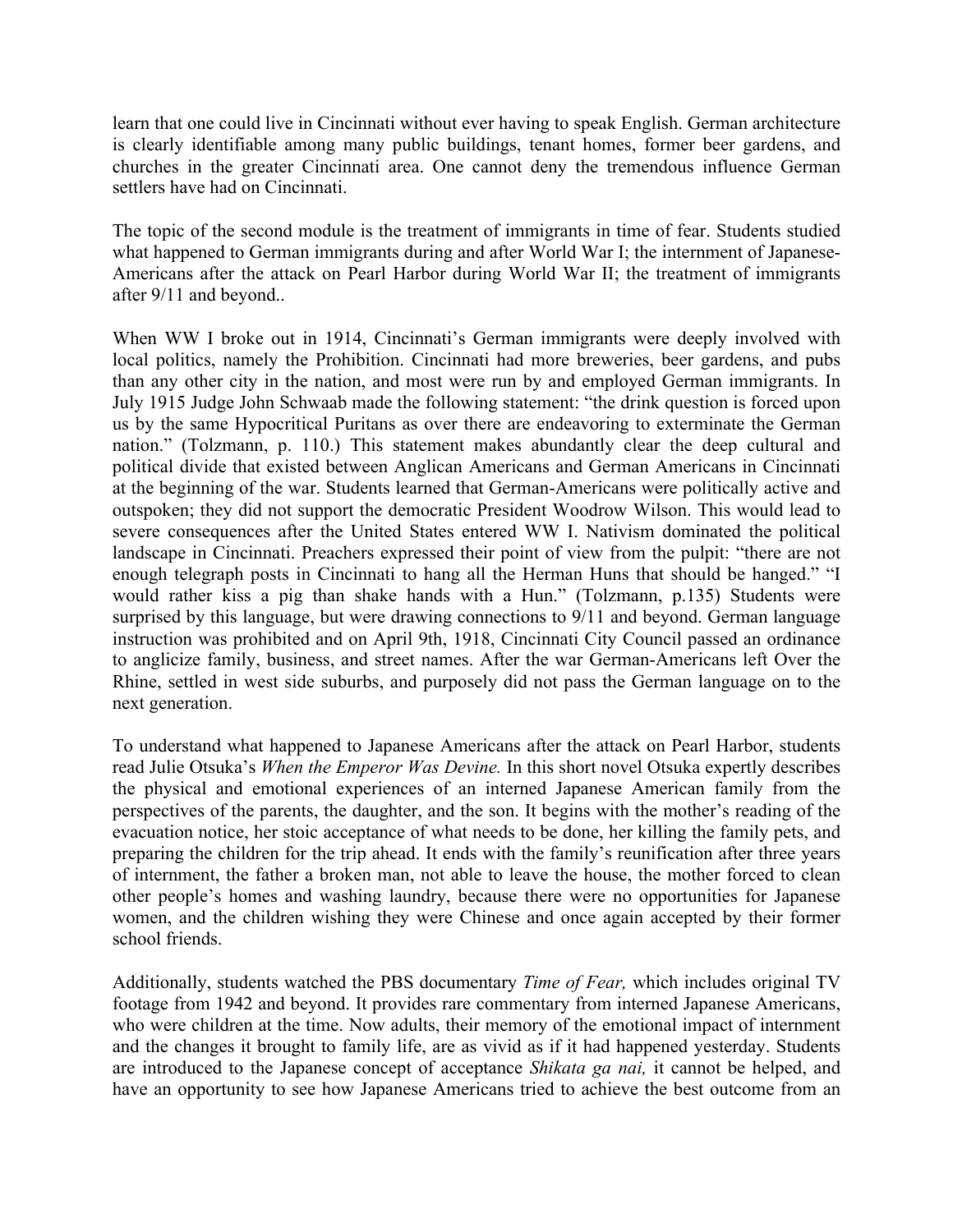extremely difficult situation. The documentary clearly articulates the differences between Issei and Nisei, the first and second generation of Japanese Americans and the pressures placed on each due to the internment. Japanese American family life will be forever changed after 1945.

Further group discussions relates the treatment German Americans and Japanese Americans to immigration events that happened after 9/11 and in the present. Students are asked to choose articles they find relevant, summarize the content, and present it to the class as basis for discussion.

Module three's topic is immigration and the economy, the importance of push and pull. When do we allow immigration from certain parts of the world, when do we enact laws such as the Chinese Exclusion Act and why? What is the immigrant's contribution to the Common Good past and present? Students study a brief history of immigration laws in the United States and identify the fairness or unfairness of the same. In *The Devolution of US Immigration Policy: An Examination of the History and Future of Immigration Policy* Jeremiah Jaggers identifies four areas of immigration: "This article critically reviews four widely accepted eras of U.S. immigration policy (open door, regulation, restriction, liberalization). These eras are based on federal efforts to regulate and control immigration since the American Revolution until the twenty-first century. In addition to identifying salient historical, legislative, political, and social forces shaping immigration policy in each era, considerable attention is given to changes over the past decade. Modern realities have shaped what the authors propose as a new era of immigration policy (devolution), based on the significant social and legislative ramifications in the United States since September 11, 2001." (Jaggers, p.1) Students are asked to consider what future immigration policy might look like.

Module four covers immigration and political implications in the late  $20<sup>th</sup>$  and early  $21<sup>st</sup>$  century; the booming business of immigrant detention. Students are asked to ponder possible solutions for the current immigrant problems based on what they have read and believe might help correct the problem in the future. The basis for this module is the book *Killing the American Dream: How Anti- Immigration Extremists Are Destroying the American Dream,* by Pilar Marrero. While written in 2012, the book still is very relevant in 2021. Marrero's analysis of why federal immigration reform attempts have failed since Ronald Regan in 1986 and the consequences thereof is superb. Marrero explains the failure of the 1986 federal attempt at immigration reform, namely Reagan's Amnesty Law as follows: "The Amnesty Law legalized and integrated a million people into American society, but it failed to create long term mechanisms for hiring foreign workers in the industries that would most need them according to fluctuations in the economy…As long as there is no simple, effective immigration system with sufficient numbers of work visas in place, no amnesty, no matter how broad, and no border wall will block the flow of 'illegal' immigrants if the country continues to hold out its most precious treasure: a job, and a chance to succeed." (Marrero, p.17)

In order to expand student's perspectives they are asked to study the last federal attempt at immigration reform, Bill Clinton's immigration law of 1996. "The immigration law of 1996 was the most stringent legislation of its kind in modern US history. It reduced judicial review, deportations and detentions were increased, the options for asylum seekers were restricted, and it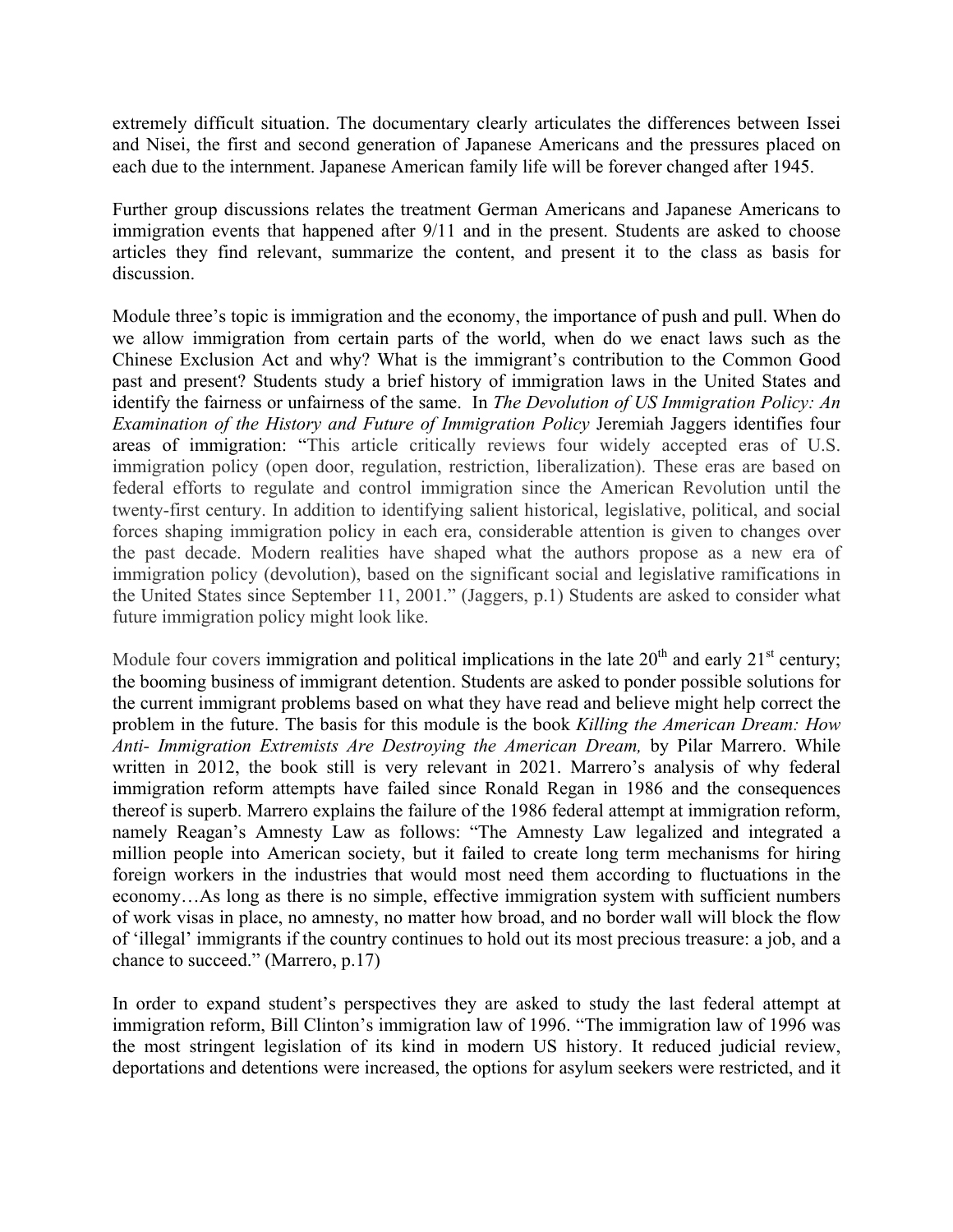required citizens who sponsor immigrants to prove they could support them if need be." (Marrero, p.33)

Students study the effects of 9/11 and the radicalization of anti-immigrant laws that followed; they learn that immigration policy was re-defined and became a question of national security; they become aware of the nativism/hate movement towards immigrants that followed 9/11 and is still apparent today.

With no federal move towards immigration reform, individual states take immigration law into their own hands. Students study the effect and consequences of SB 1070, also known as the Arizona Law, and HB 56, the Alabama Law. Both laws require police officers to check the immigration status of anyone at a routine stop. Local police have direct connections to ICE, the Immigration and Custom Enforcement, and if police find an undocumented person, ICE will ask the local department to hold that person until s/he can be moved to a detention facility. The documentary *Lost in Detention* examines President Obama's tough immigration enforcement and helps students understand the consequences of mass deportation, particularly on the families and children of deportees. Originally initiated to remove undocumented men and women who had committed a felony, ICE is now expected to deport 400,000 human beings per year, in order to not see the organization's budget cut. Students also learn the conditions in those detention centers; many are run by private prison management companies. They are overcrowded, with very limited space for deportees, who might have been shipped to the facility from a different state, without knowledge of the family back home.

It is essential to understand why people might enter the US without the proper vetting and paper work to begin with, particularly young children, who come to this country by themselves. The HBO documentary *Which Way Home* plays an important role in that leaning experience. It follows the travels of several boys and young men from South America and Mexico, who try to reach the US by jumping on freight trains. The film explicitly highlights the dangers of riding the trains, escaping the gangs who want to rob/kill the migrants, and the few people who try to help them along the way with what little food or water they might be able to spare. Additionally, the documentary illustrates the extreme poverty and horrendous living conditions these youngsters are fleeing from. For the most part students are aware of what poverty looks like in the US, but most have never been exposed to the kind of poverty that exists in some Latin nations.

Lastly, students study the history and subsequent failure of the Dream Act, discussed in *Killing the American Dream* and brought to life in the documentary *The Dream Is Now.* What should be done with the young undocumented immigrants who were brought to this country by their parents as children? They did not have voice in the decision making process and most do not remember the country they were born in. They have been through the public school education in the United States, they feel more American than Latin. Would it not be to the American advantage to legalize them and allow them to become successful members of the workforce, paying their fair share of taxes and contributing to social programs, such as Medicare, and Social Security? Students investigate DACA (Deferred Action for Childhood Arrivals) and learn that President Obama's executive action allowed children who entered the country before the age of 16 and before June 2007 to receive a two year work permit and exemption from deportation. Students also realize the enormousness of the problem and in their final paper try to come up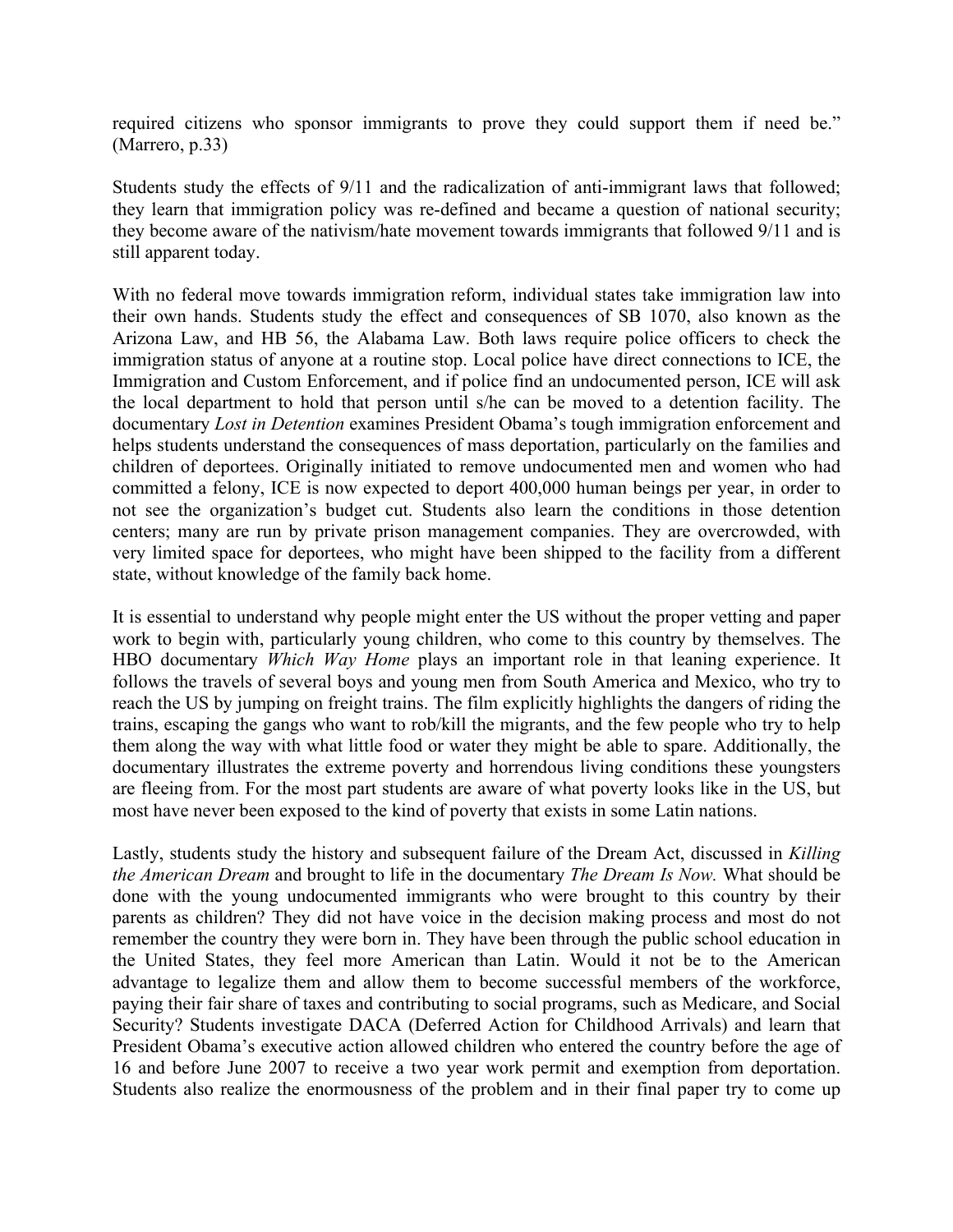with measures of reform that make sense to them. These have included the following: issue more working visas; expedite the immigration process; use ankle bracelets or other technology instead of detention while immigrants wait for their court date; work with private companies to create jobs in afflicted countries; make the Deferred Action for Childhood Arrivals (DACA) permanent.

## **CORE 435: I Plead the Second! Examining the Role of Gun Violence in the 21st Century**

In preparation for the Naturalization Exam, the author studied American history and civics, including the Constitution and the Bill of Rights. These studies furthered an interest in the Second Amendment, particularly as related to gun violence and gun laws in the United States compared to other nations. Thus the idea of CORE 435: I Plead the Second! Examining the Role of Gun Violence in the  $21<sup>st</sup>$  century was born.

During the first class period students watch the 2015 National Geographic documentary *Guns in America* and are asked to identify any issues they feel are problematic. The discussion that follows quickly generates a list of issues that will be studied more in depth throughout the course: the danger of semi-automatic weapons with large magazines; the differences between federal and state gun laws, which can vary greatly depending on geographic location and individual state gun culture; the militarization of police as it relates to weaponry in response to the weapons found in use on the streets. The documentary presents statistics and realistic footage about gun use in homicides, suicides, accidental deaths, and mass shootings. Students question the ways guns are sold at gun shows, the interpretation of "stand your ground laws" and "red flag laws". The documentary also introduces them to the ways the NRA lobbies and messages to its members. In short, the documentary serves as an excellent starting point, raising the issues for research and discussion in a methodical, un-emotional, and realistic fashion, without a partisan agenda.

The next module introduces students to the history of the Second Amendment.

# *A well-regulated militia, being necessary to the security of the free state, the right of the people to keep and bear arms, shall not be infringed,*

Students learn that according to the historian and legal scholar Patrick J. Charles the Founding Father's understanding of the Second Amendment was the people's contribution to the communal greater good through the militia, not individuals acting alone. In fact it was not until the 2008 Second Amendment case *District of Columbus v. Heller* when the Supreme Court Justice Antonin Scalia interpreted the language of the Second Amendment to mean that it is the individual's right to bear arms, unconnected to a militia.

In his book *The Politics of Gun Control,* Robert J. Spitzer offers the following explanation for the use of militias: "Settlers found it necessary to band together to provide for mutual defense from foreign armies and hostile Native Americans. The reliance on part time militias, instead of a regular professional standing army, was based on two facts of life. First, the emerging American nation did not possess the manpower or resources to raise, finance, supply, or maintain a large professional army. Second, Americans shared a profound distrust of standing armies."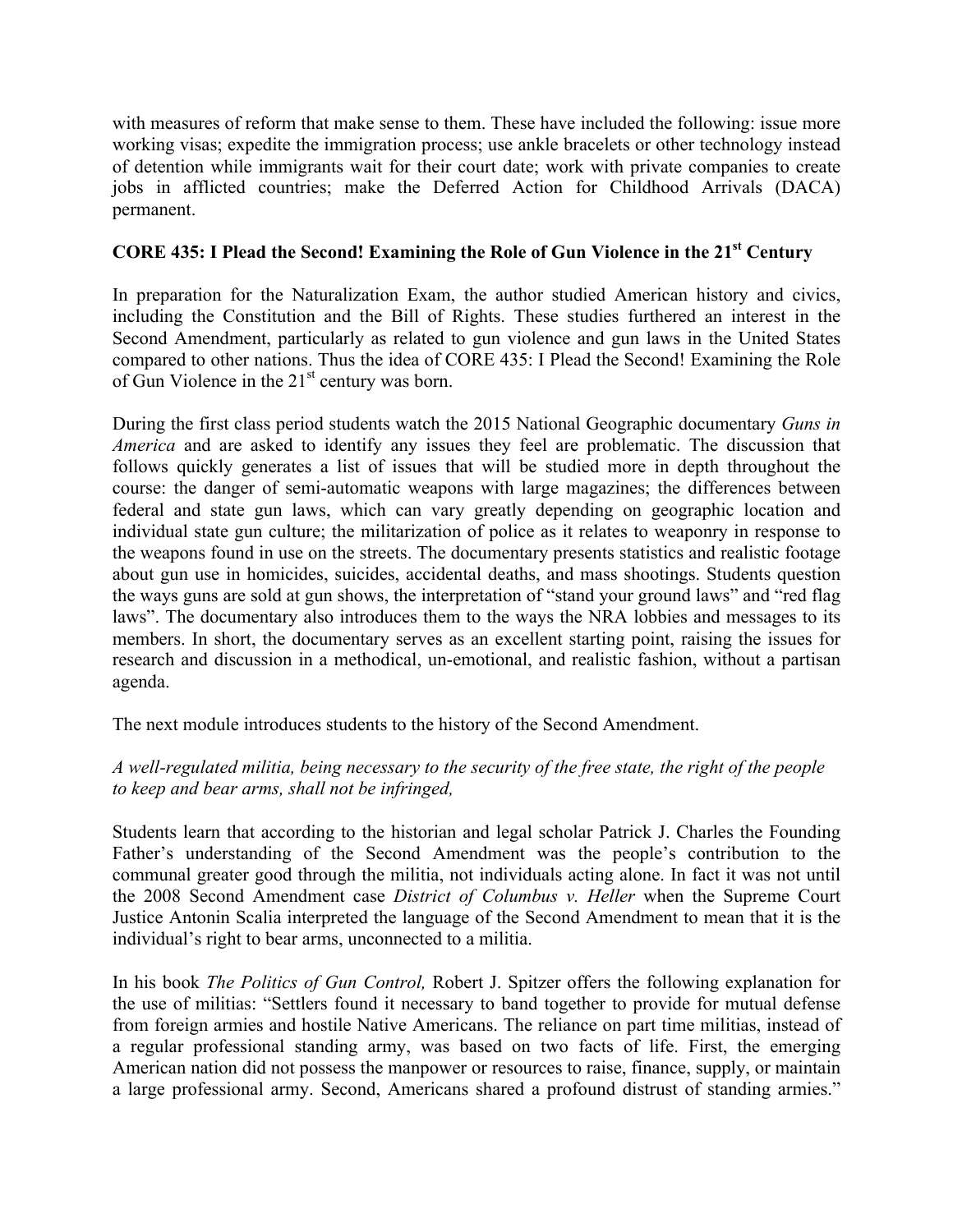(Spitzer, p.35) Students learn that militias, while easily assembled, never had the success of today's national forces due to lack of training and discipline.

Students in the classroom represent the enormous cultural divide of the country as a whole when it comes to gun safety versus the ability to carry guns without the interference from the government. Gabor provides a logical argument that most people can agree with. "The truth is that no right is absolute. Even the freedom of speech, protected by the First Amendment to the Constitution, has its limits. We cannot make death threats against others, incite people to overthrow the government violently, pass on national secrets to agents from other countries, make false statements that defame others, or disseminate materials deemed to be obscene. Municipalities even limit the noise we can make, especially at night." (Gabor, p.264) Students are challenged to think about ways on how to find a balance between gun safety, and restraining gun violence while still supporting the Second Amendment.

In the next module students examine the role and power of the National Rifle Association (NRA). It was not until the 1920s that the NRA got involved in firearms legislation and political advocacy. In 1931 "Roosevelt called for a special session of the New York Legislature to strengthen the Sullivan Law. Roosevelt proposed an amendment that would effectively ban machine guns, turn over pistol permit authority from the state to local law enforcements, require pistol permit applicants to succumb to photographing and fingerprinting, and limit pistol permits approvals to a period of no more than a year." (Charles, p.198) The amendment became law. The NRA immediately expressed its condemnation, declaring it a violation of the Second Amendment. Student reactions to the Sullivan law usually include astonishment at the strictness of the law when compared to legislation in the  $21<sup>st</sup>$  century

It goes beyond the scope of this paper to explain the incredible marketing drive and recruitment techniques employed by the NRA, but students learn about these in their readings and by watching the 2015 Frontline documentary *Gunned Down: The Power of the NRA.*

The film begins in Tucson, AZ with the gunning down of Gabrielle Gifford, 33 bullets fired, 19 victims, and six dead. President Obama is advised to take gun control off the table due to the great political cost. The NRA at the time was the most feared lobbying group in DC. The film continues with the gruesome mass shooting at Columbine High School in Littleton, CO: 188 rounds of ammunition, a bomb in the cafeteria, 13 dead, 23 wounded. Two teenagers had acquired their weapons at a gun show where background checks were not required. The NRAs tactic to install fear in people by stating that the government will take away their guns worked. After every mass shooting gun sales soar and the membership in the NRA rises.

The documentary continues with the attack on the Sandy Hook Elementary School in Newtown in 2011. The attacker used a Bushmaster semi-automatic. It took six minutes, 154 rounds to kill twenty children and six adults. The country was devastated and many people demanded change in gun legislation. Background checks at gun shows were considered. 91% of people in the US supported this. Wayne LaPierre, the chief executive of the NRA insisted that toughness was needed. He suggested that more rather than less guns should be deployed for protection and that teachers should be armed as well. Using the old playbook to install fear in the population, the new proposed bill failed; it came up short by 5 votes in the Senate.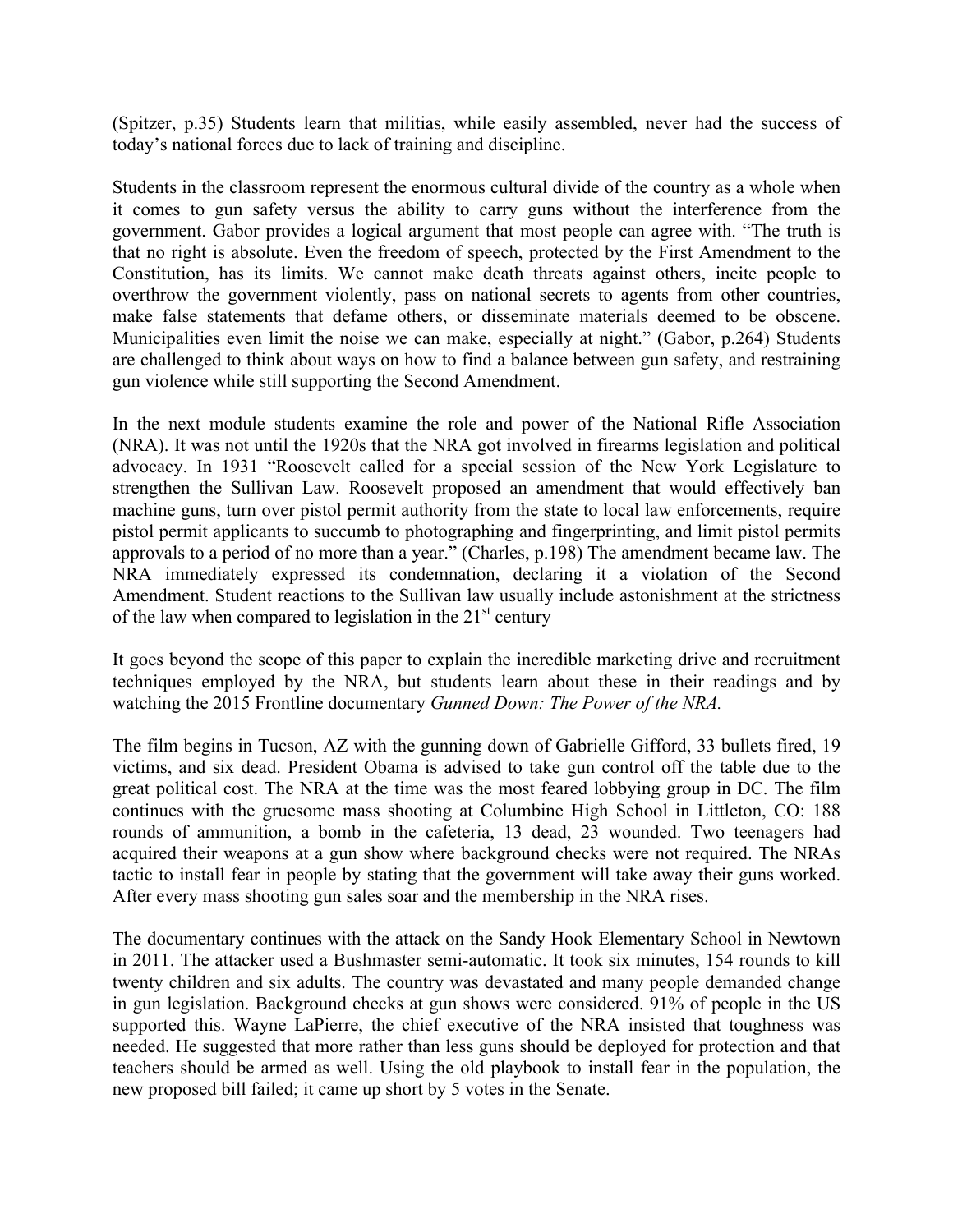Next, students study how guns may be used lawfully and what the consequences of such laws may be. Students are introduced to the Stand Your Ground laws, initiated in Florida in 2005, now adopted by 33 states.

Students watch footage and read about the Trayvon Martin case from February 26, 2012at the Retreat at Twin Lakes in Sanford, Florida. There had been numerous burglaries, thefts, and other crimes reported in the community since 2011. As a result the community created a neighborhood watch program and selected George Zimmerman, a resident, as program coordinator.

On the night above, Trayvon was visiting his father at Twin Lakes. He was wearing a hoodie to protect from the rain and was just coming back from a community store when he was noticed by George Zimmerman, out on patrol and armed. Zimmerman decided to pursue Martin, who was unarmed. It is not clear what started an altercation between the two, but Zimmerman shot and killed Martin, claiming it was self-defense. "The Martin case illustrates that homicide can be the tragic result of a combination of fear, racial stereotypes, the presence of firearms, and an aggressive style of policing. (Gabor, p.136) Gabor offers an approach for the prevention of violence. He cites Joseph Vince, the Director of the Criminal Justice Program at Mount St. Mary's University, who was asked to prepare a report for the National Gun Victims Action Council. Vince and his associates found that for a citizen to carry and, perhaps, use a firearm for protection in a stressful situation, training should include mental preparation, knowledge of the law, as well as expertise, skill and recertification to maintain the permit." (Gabor, p.141)

William Briggs, author of *How America Got Its Guns,* offers a comparison of guns and cars. He asks the following questions: "Why not register all firearms and license firearm users? Why not levy special taxes on firearms? How about a tax on ammunition without which firearms would be useless? What about accident and liability insurance? And if safety regulations can staunch the epidemic of automobile deaths, why not try analogous laws to reduce the toll of gun violence?" (Brigs, p.184) Currently, only Hawaii, the District of Columbia, Illinois, New York, and Massachusetts require a license with periodic renewal and a proficiency test.

To complete the module and gain an international perspective on gun laws, students are asked to write a paper entitled *Gun Culture around the World.* They are asked to compare and contrast the gun culture of developed and developing nations. The basis for the paper is a New York Times article from March 2nd, 2018 entitled: *How to Buy a Gun in 15 Countries.* Students are amazed at the results of their research. Many make mention of the fact that in Germany police are allowed to enter one's private residence unannounced to assure that the home owner's guns are stored safely in a gun safe.

In module five students study the effects of gun use for unlawful purposes such as homicide, suicide, unintentional deaths, and mass shootings. Additionally, they are introduced to what role physicians might play in preventing violence.

Gabor argues that unintentional deaths and injuries do not get the attention they deserve. People associate gun deaths with robberies, murders, and other crimes. He states: "Unintentional firearm deaths and injuries can take many forms. Children can shoot themselves, siblings, or friends believing a gun is a toy or is not loaded. Hunters can mistakenly believe that another hunter is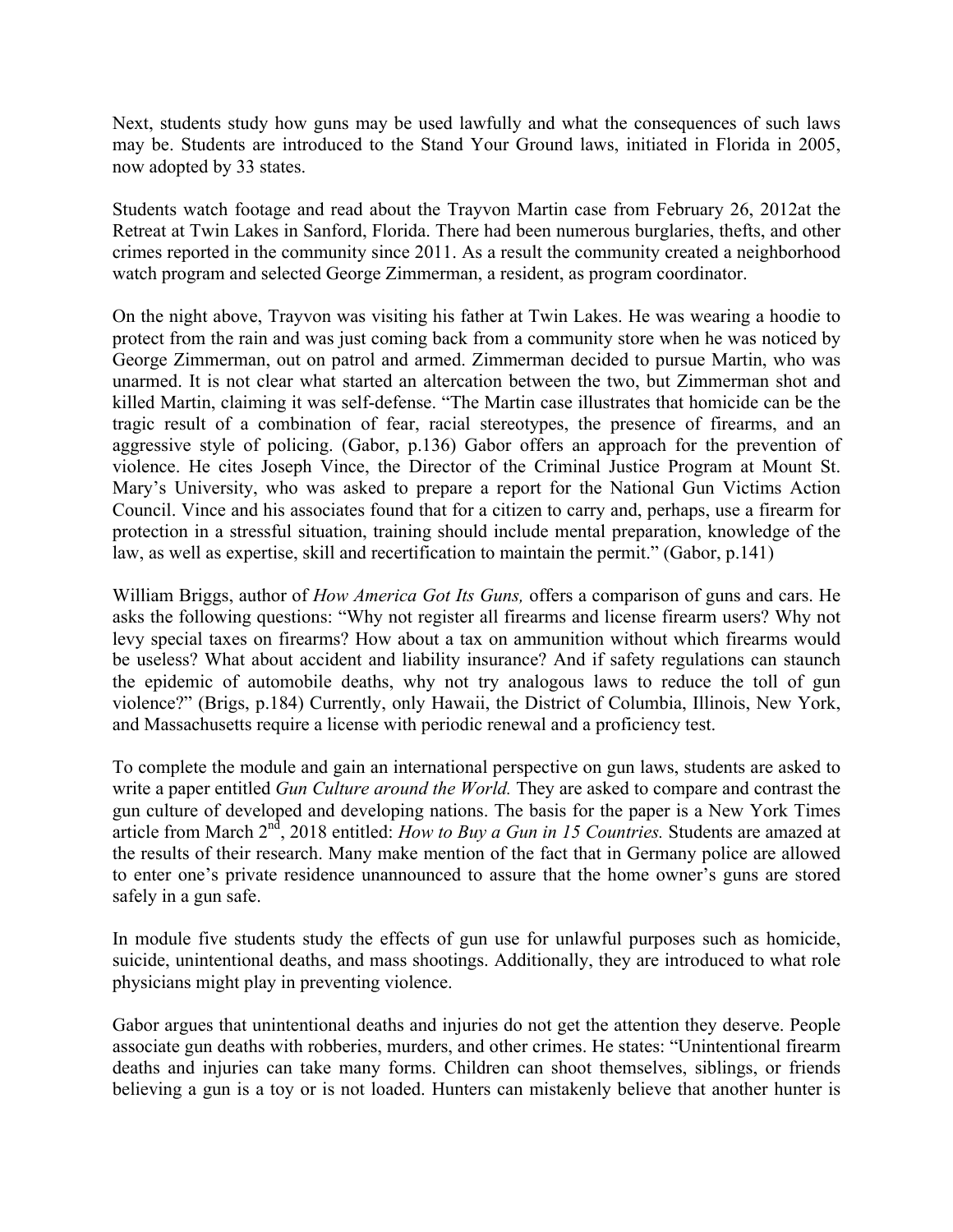game. A gun that is dropped may discharge. Another scenario underscores the tragedies that can occur when firearms are kept at home for self-protection and individuals display errors in judgement." (Gabor, p.103) He continues with an example from Cincinnati, OH, published in the Washington post. "A Cincinnati father shot and killed his 14 year old son when the police said he mistook the teen for an intruder. Police told the Associated Press that the man thought his son had gone to school Tuesday morning, but the teen went back home. The man heard noise in the basement, grabbed his gun and went to check it out. Then police said, he got spooked and shot his son, string him in the neck." (The Washington Post)

This example hits home with students and discussion evolves around the storage of guns, training in gun safety, and better education.

To complete the module, students study the mass shooting at Marjory Stoneman Douglas High School in Parkland, FL, on February 14<sup>th</sup>, 2018 in detail. Two powerful speeches by one of the surviving students, Emma Gonzales on February  $17<sup>th</sup>$  and March  $24<sup>th</sup>$  of the same year, speak for themselves. They initiated the March for Our Lives movement, which is vastly documented on YouTube. The capstone students clearly relate to these high school students as is evidenced in the lively discussions that follow.

Next, students explore the business of guns. Most firearm companies are privately owned and not publically traded. The industry is highly secretive and it is not known how many guns are manufactured in the US or are imported annually. Additionally, in the 1970s Congress forbade the Consumer Product Safety Commission (CPSC) to regulate firearms and ammunition. Students react with surprise to this fact, fully aware that consumer products such as toys and even a hairdresser are regulated to protect consumers. "In addition, due to The Protection of Lawful Commerce in Arms Act, a law signed by President George W. Bush in 2005, gun manufacturers are protected from liability and cannot be sued when their products are used to commit acts of violence." (Gabor, p.195)

Students learn that gun shows are not only highly popular and profitable, they are also dangerously unregulated. To purchase a gun at a gun show, one only has to give one's address and age, no background check is required, and often the sellers are not licensed. This allows felons who are legally prohibited from owning guns, to buy and sell weapons. Additionally, "straw purchasers", people with a clean record, can go ahead and purchase firearms for those who would be ineligible or disqualified to do so. Walking through a gun show, it is apparent that the gun industry continuously pursues the extension of the weapons' market by cultivating new customers. One can find firearms specifically marketed to women as a means of protection. These weapons might be smaller or come in "feminine" colors. An additional marketing idea is to tap into the next generation, namely develop and sell firearms for children to be used in shooting competitions. New evolving marketing strategies being currently pursued center around America's racial and ethnic minorities. It appears that this market has been largely untapped and shows tremendous potential.

Additionally, students learn about the strong connections between the firearm industry and the NRA. Undoubtedly, the NRA until recently has been the most formidable and successful political lobby group for gun rights in Washington. This is clearly to the firearms industry's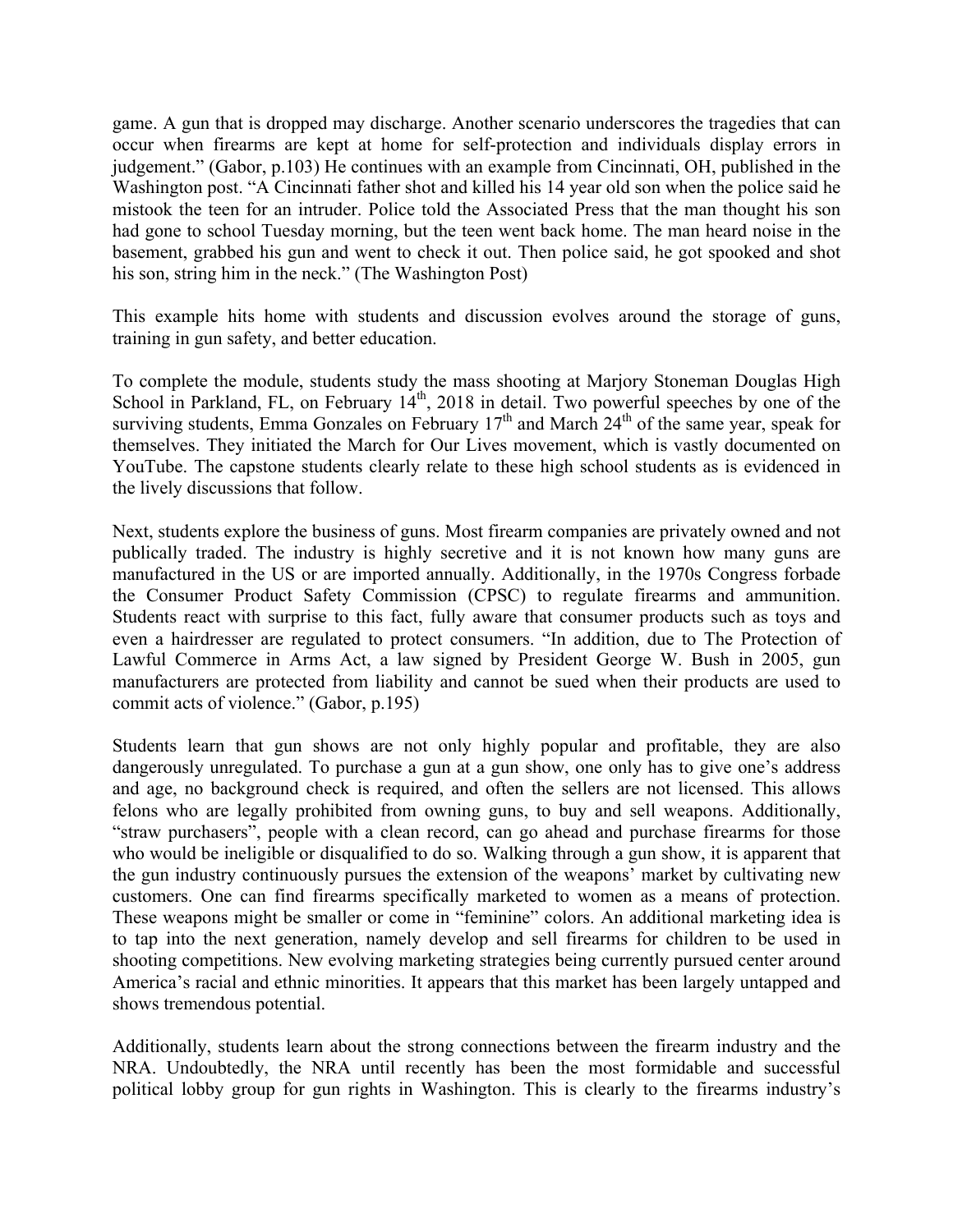advantage, and has resulted in large financial contributions to the NRA. A few NRA board members are executives of gun manufacturers. For example, Pete Brownell, owner of a firearms accessories company by the same name, is one of the NRA's board members.

Through readings, class discussions, audio and visual media, and research, students have been exposed to a multitude of materials from as broad of a perspective as possible as related to firearms. They are now being challenged to come up with possible steps to help solve the nation's gun violence problem. The resulting papers vary, depending on personal background, family history with firearms, or geographic location. However, most students agree that gun training is important for responsible gun use and storage. A wait period will assure that the purchase of a firearm is not based on an emotional outburst. Most students would like to see background checks for everyone purchasing a weapon, this would apply to gun shows as well. Some students would like to see a psychological test as part of the background check. Others mention universally mandatory gun storage laws and wish to see the renewal of the automatic weapons ban. Students agree that extra-large ammunition magazines should not be for sale to the general public, but possibly available at gun ranges. Some want to see a national licensing system for gun buyers and a national registry for all guns. These are just some of the proposed steps to gain control over the systemic gun violence in the country.

## **Conclusion**

In conclusion, both of the discussed senior capstones have the potential to provoke and intensify the country's bipartisan division in the classroom. The selection and presentation of course materials thus is of utter importance. These materials have to speak for themselves without instructor input. Students need to know that their opinions are valuable as long as they can be supported by peer-reviewed facts. Equally important is the positive and engaging attitude of and presentation by the instructor. Student evaluations have shown that the learners leave the course with extended knowledge of the subject matter and new ideas they can share with family and friends.